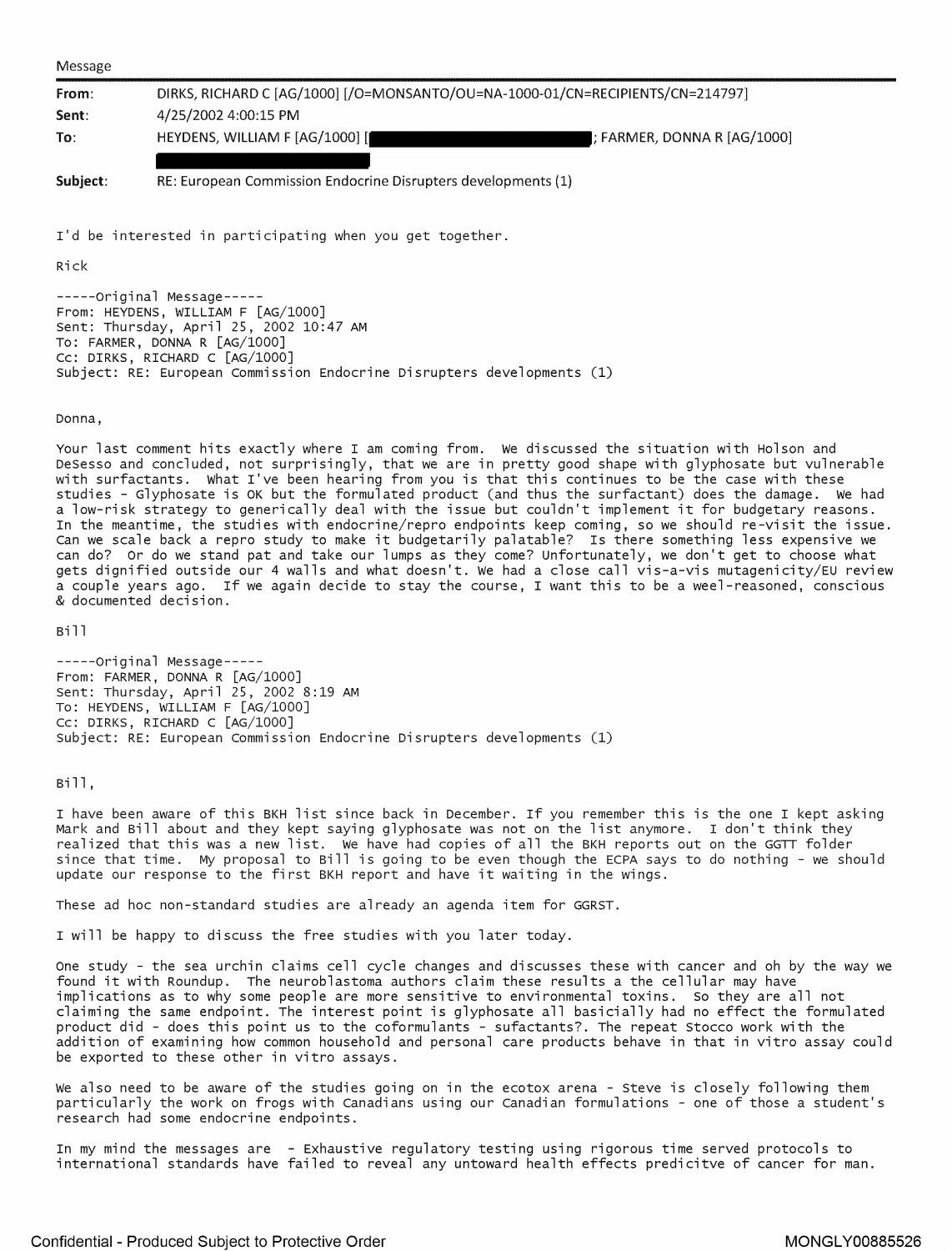We can work this same message for the other free studies. And that these ad hoc non-standard, unvalidated models using unrealistic dose levels have no currency with regulatory or serious scientists. And single, stand-alone in vitro findings are not supportive of predictions for adverse effects on human health.

I think we should be cautious in dignifying every alleged finding by doing more work, publishing significantly or being seen to over react to these very small papers, which in the scheme of things may just blips. We need to look at each of them on a case by case basis as well as seeing if a pattern is beginning to form for a "weight-of-evidence" like the genotox. We have had about 4 of these free studies every year now - only some get highlighted internally and externally.

This does not mean however we do nothing. In my mind the stewardship program for glyphosate has a fourpart strategy:  $1)$  publish relevant toxicologic, ecotoxicological and human information about glyphosate in the peer reviewed literature - like Williams, Geisy, Acquavella 2) review the literature regularly for glyphosate findings and respond when appropriate - Hardell, Stocco,Barbosa, Daruich, Arbuckle etc. 3) establish a scientific network of prestigious scientists in key world areas and provide them the latest information about glyphosate - we have epi, tox, *env.* exp., repro/dev, clincial tox experts 4) assess data gaps and fund appropriate research - FFES, MON 35050, Stocco

Another thing I would like to discuss is how can we improve our intelligence on finding out about these studies in advance. Kathy is now doing lit searches of web sites, publishers sites on the web etc. Benoit and Francesca knew about the sea urchin study for two years. Mark fortuantely saw the the neuroblastoma paper at the British tox meetings. We can get response ready and distribute it proactively.

Regarding ED - remember we worked through a strategy with Joe Holson and John DeSesson - writing with them a risk assessment paper on repro/deve/ed. The repeat Stocco study was one action, one gen with a surfactant was another. We have not budgeted for that. Let's revisit this as well.

Donna

-----original Message----- From: HEYDENS, WILLIAM F [AG/1000] Sent: Thursday, April 25, 2002 7:20 AM To: FARMER, DONNA R [AG/1000] Cc: DIRKS, RICHARD C [AG/1000] subject: RE: European Commission Endocrine Disrupters developments (1)

Donna,

Here we go again. This, coupled with Stocco and the 3 or 4 new literaure studies over the last couple weeks indicates it's time to take a deeper look at all this.

Let's you and I sit down with all the new "free studies" tomorrow. I want to understand what they all say, and see if there is anything more we should be doing besides the usual "pay no attention to the man behind the curtain".

Also, this is probably a good agenda item for your GGRST meeting next week.

Even though no testing requirements have been implemented for several years now, this damn endocrine crap just doesn't go away, does it.

Bill

-----original Message----- From: GRAHAM, WILLIAM [AG/8050] Sent: Wednesday, April 24, 2002 8:31 AM To: MARTENS, MARK A [AG/5040]; GARNETT, RICHARD P [AG/5040]; CARROLL, MICHAEL J [AG/8050] Cc: FARMER, DONNA R [AG/1000]; HEYDENS, WILLIAM F [AG/1000] subject: FW: European Commission Endocrine Disrupters developments (1)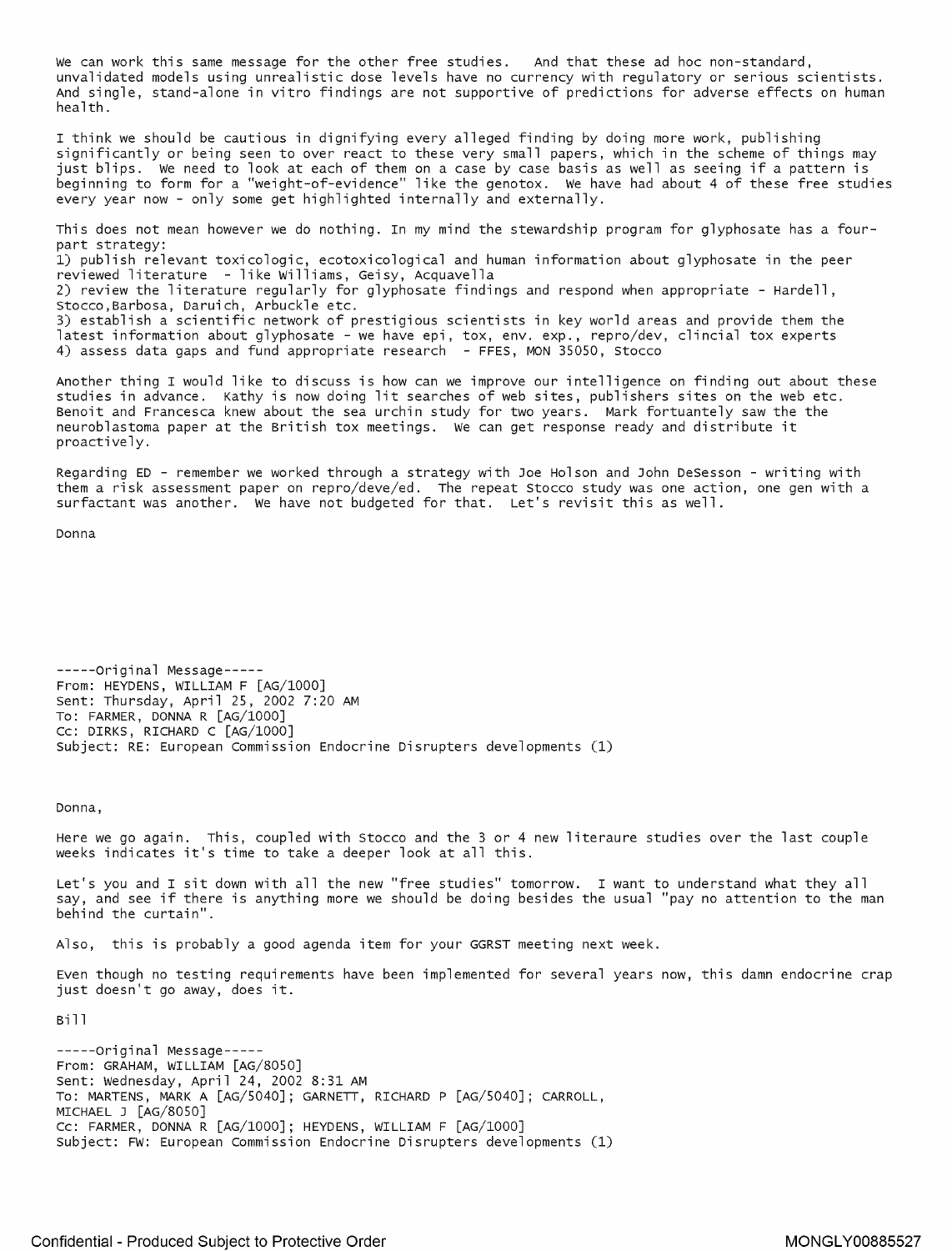Please note that BKH have nominated [Glyphosate](https://www.baumhedlundlaw.com/toxic-tort-law/monsanto-roundup-lawsuit/) in their list of 114 compounds for further review but that ECPA recommends we do nothing. Alachlor and Acetochlor are on the list of 30 from year 2000. Please note;

## "communication

Reports of BKH and WRc will made be publicly available on the EU commission webside in the second half of 2002. The commission has contracted the development of their own website approach on endocrine disruption which will be targeted at consumers and the general public. It will show which substances under debate are present in specific consumer products and give advise on consumer reactions."

## Bill



wEBB Simon (E-mail)<br>Subject: European Commission Endocrine Disrupters developments (1)

Dear Env EG, Tox EG, RIPT, (& Reg EG for info),

I wish to inform you that DG Envt is intending to carry out an exercise aimed at prioritising substances which may have Endocrine Disrupting effects. The exercise is being carried out with the assistance of BKH consultants. Much of the information below is quite politically sensitive, so please BE CAREFUL about any further distribution.

Attachments below are as follows: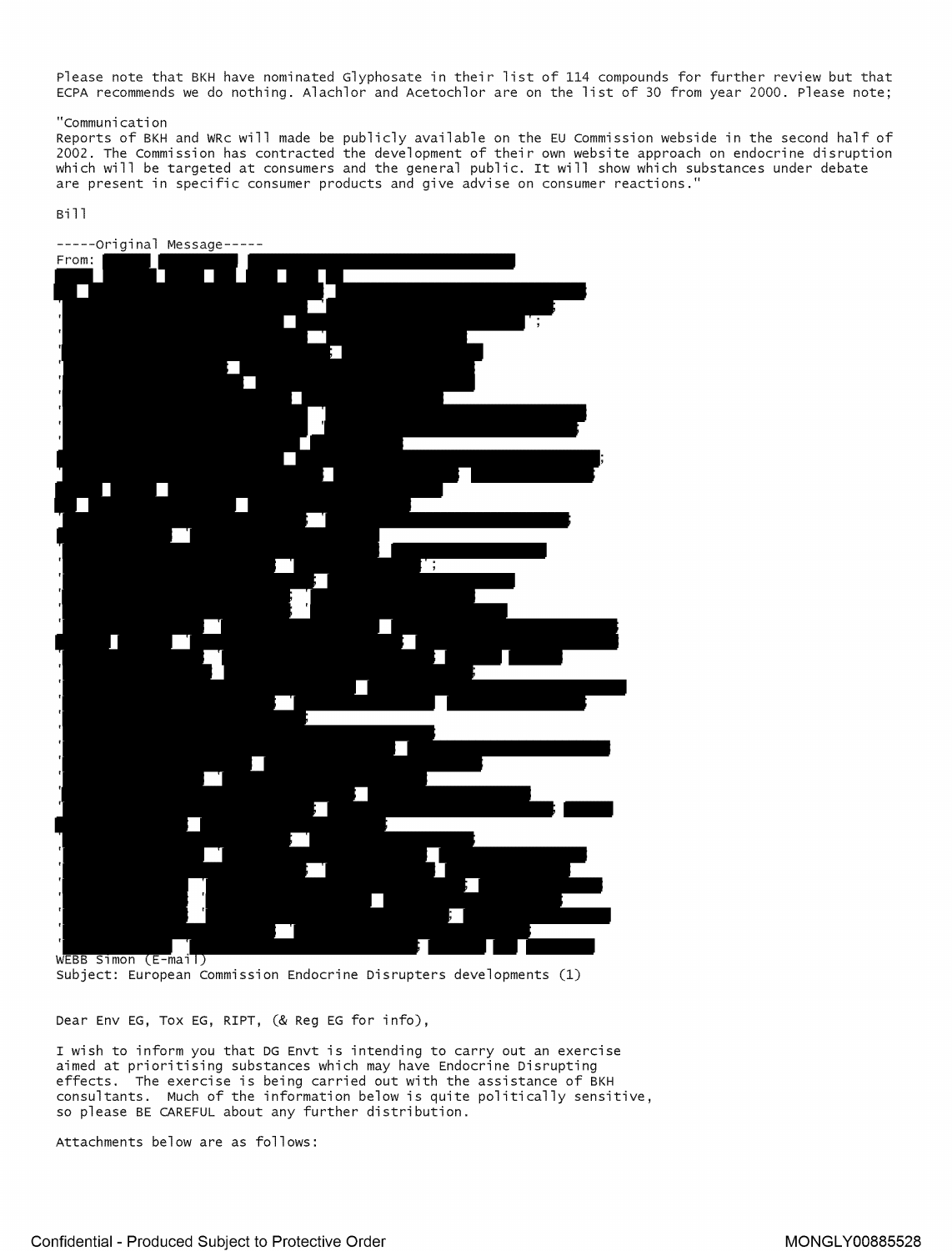1. Report by ECPA representative Gernot Klotz (Bayer) from the Commission stakeholder meeting on EDs of 21-22 Feb 2002 (Gernot is happy to answer any questions on that, his contact details are in the document). 2. General report on the meeting on EDs of 21-22 Feb 2002 by CEFIC representative Simon Webb

3. New List of 114 PPPs for which BKH has requested all parties to submit data (as far as possible, ECPA has added columns giving the status of the substances under 91/414, approx SO are pending or notified). Note for info, there is also a separate list of 90 general chemicals on which they are requesting data.

4. List of 30 substances for which ECPA (via CEFIC) previously submitted data on ED effects to the Commission & BKH in the summer of 1999 & summer 2000 respectively.

5. "Instructions" for submission of data prepared by BKH to complement the list of 114 PPPs above (this is for info, as noted below... please DO NOT submit data to Commission or BKH for the moment)

Points to be aware of/ questions/ actions for you to consider etc:

1. At this stage ECPA STRONGLY REQUESTS THAT YOU DO NOT submit data as requested by BKH. Reason: the BKH approach is rather flawed, even one study showing ED potential from literature will be sufficient to get the substance put on a subsequent list of substances for further evaluation. Therefore, regardless of quality, there appears to be NO benefit to submitting data at this stage. on the contrary, it could be argued by other parties that "ALL data has been considered, and the conclusion is that there is a risk of ED effects". So... better to keep good quality data for later.

2. Be aware that even if we do not cooperate, they can still do the exercise based on Memmber State/ NGO/ literature data.

3. You may wish to internally start building a "defence" dossier on ED potential for "your" compounds (you can identify these from the 3rd attachment).

4. Even though this whole exercise is being positioned as a "prioritisation exercise", following which all policy decisions/ measures would be introduced via the specific legislation (i.e. in depth evaluation & introduction of appropriate policy measures under 91/414 for PPPs), the similar experience we had with the Water Framerwork Priority List, and subsequent attempts to identify substances for phase-out on the basis of intrinsic hazard alone serve as a strong warning flag about what the final outcome could be if we are not careful. Critical question is whether there is any chance that the resulting list could be sent to the European Parliament for an opinion - if there is, then there is a significant chance that the Water Framework experience could be repeated. 5. CEFIC (including ECPA as member of group) is seeking to improve the BKH approach, and to weigh potential effects data in a more sophisticated

"weight of evidence" approach. If the Commission/ BKH accept this, we will reconsider our position, but the fundamental concern about a "prioritisation scheme" on PPPs being carried out separately & in parallel to the 91/414 scheme remains no matter how the BKH approach may be improved. A policy decision on whether to cooperate or not would be required if the BKH approach is significantly improved.

6. I've spoken to canice Nolan at DG Sanco to see to what extent DG Env is keeping them informed, and what their view is. Very little info seems to be being passed to Sanco (but we still need to check in case Wolf Martin Maier is being informed). The fundamental opinion of c. Nolan was: if it is just a prioritisation setting exercise, and DG Env has a mandate via the EDs strategy communication, then there is little Sanco can do to stop them. HOWEVER, when it comes to proper evaluation & policy decisions, 91/414 must be considered the state of the art and take precedence over other evaluations. ... Perhaps that might be the best point for companies to submit quality dossiers addressing ED effect issues?

7. In addition to the BKH exercise, the Commission has also identified  $\sim$  12 substances (known as 9+3) which are not covered by specific EU legislation. WRc has been contracted to develop an ED evaluation scheme for those. WRc's work is being positioned as "generic" & applicable for all evaluations (so far a "discussion document" has been prepared by WRc). Therefore, it is not inconceivable that DG Env may try to hand Sanco a list of priority ED PPPs coming out of the BKH process, AND a scheme by which they suggest they should be evaluated. At the very least, the WRc approach (& any developed OECD protocols) will have a strong influence on the approach which the 91/414 experts take.

8. Copies of the BkH & WRc schemes, together with CEFIC comments on them, will be e-mailed around by S. Rutherford in a separate message.